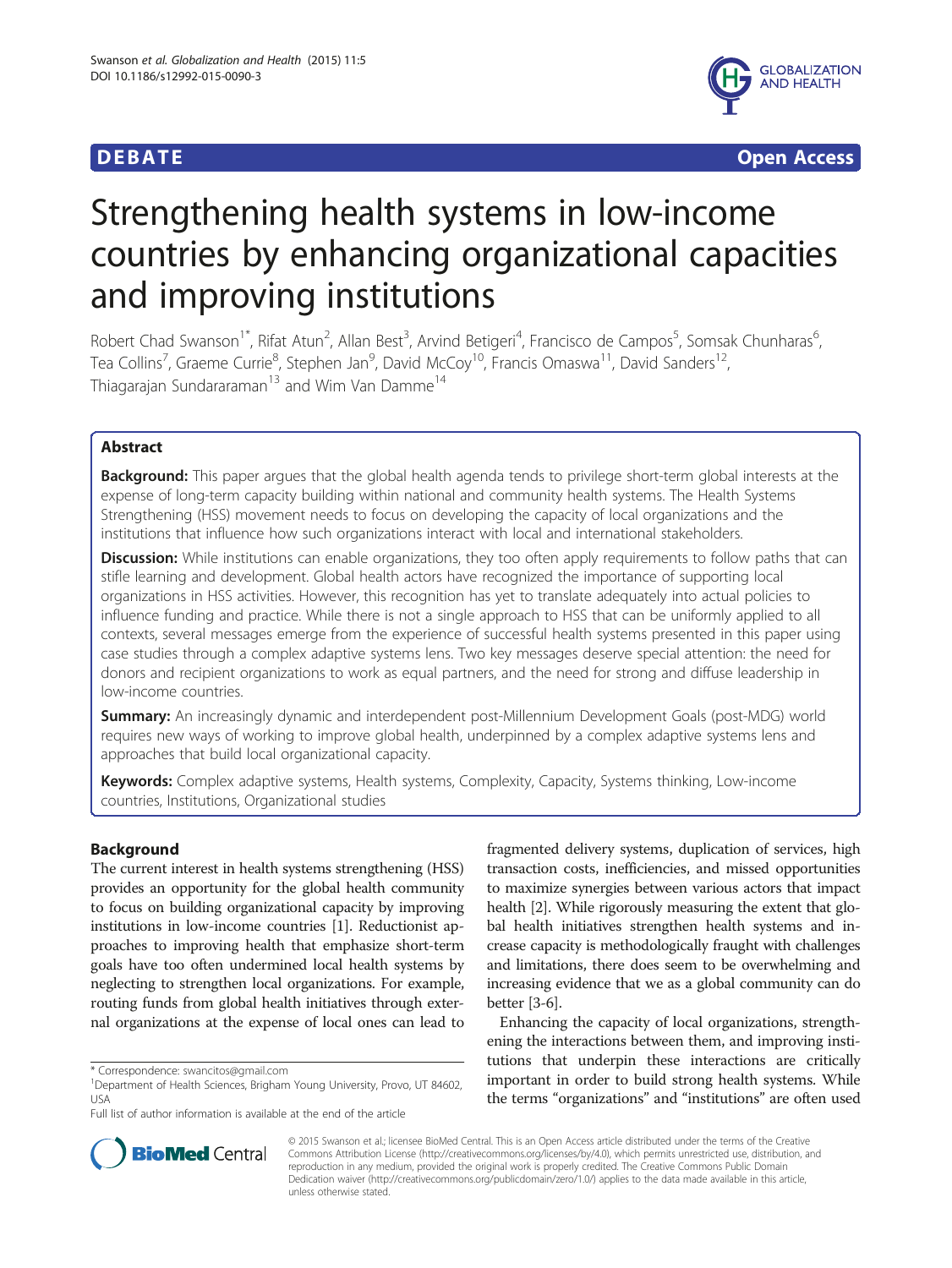interchangeably, we refer to institutions as "rules of engagement between stakeholders." Institutions are critically important for effective governance within health systems.

Multiple organizations interact to influence health systems, including ministries of health, public health organizations, health facilities, private sector players, universities, health policy institutes, non-governmental organizations, professional associations, and community-based organizations. These organizations perform a range of functions that directly or indirectly affect health, for example: identifying current and emerging health challenges; prioritizing needs; making and analysing policy; performing research; organizing social movements; providing services; promoting health behaviour change; and training health professionals. 'Learning organizations' [\[7](#page-6-0)] which can respond to constantly changing health challenges and the evolving context shaped by demographic, epidemiological, political, legal, economic, social, and technological developments are critical ingredients for HSS [\[8](#page-6-0)[-10](#page-7-0)].

Not all 'successful' health organizations contribute to the strengthening of health systems. For example, organizations involved in activities that are labelled "health systems strengthening" with short-term goals and undue focus on narrow programmes, diseases, or populations, often do not give adequate consideration to strengthening the entire health system, despite being labelled as such [\[4](#page-6-0)[,11\]](#page-7-0). Hence, health system leadership need to establish formal (for example contracts, laws, regulations, and policies) and informal (including codes of conduct, norms of behaviour, and conventions) institutions [[12](#page-7-0)] to enable different organizations to learn, adapt, and interact in ways that improve population health in an equitable and efficient manner. This article discusses the need for increased emphasis on organizational capacity building in global health through a complex adaptive systems lens, using lessons learned from case studies. Our manuscript is one of the products of a Rockefeller Foundation-sponsored meeting on health systems and complex systems thinking in Bellagio, Italy in August, 2012, which had strong presence from leaders in lowincome countries [[13](#page-7-0)]. While our particular focus is on the role that donors can play, we recognize that there are a number of other stakeholders (governments, citizens, businesses, professionals, etc.) that can also apply these concepts to strengthen health systems. We begin our paper by summarizing key ideas from organizational, institutional, and complex adaptive systems theory that have informed our discussion.

### Organizational studies

Organizational studies is a broad, well-developed discipline, covering areas that affect health including leadership, team dynamics, culture, and institutional environment [[14](#page-7-0)]. Despite potential for synergies, collaboration between health researchers and their organizational studies counterparts has been inadequate. There are seven main perspectives within the discipline, as identified by Currie, et al.: contingency, transaction costs, resource dependency, networks, ecology, institutional, and complexity.

The study of organizational learning provides unique insights into the ways that organizations evolve and interact with one another to strengthen health systems over time, as it addresses challenges of knowledge mobilisation by highlighting the practice-based view of knowledge, which is tacit and embedded in context. Improving performance, then, is less about the application of external or formal evidence, and more about leveraging practice-based knowledge held by health professionals on the frontline [[15](#page-7-0)]. Good practice can diffuse from one part of the system to another as organizational learning ensues across organizations and professions within a national or regional system.

#### Institutional theory

Institutions represent repeated patterns of behaviour, and may remain for decades not because they are the most efficient or equitable, but because the transaction costs of change (such as the financial cost of changing infrastructure, or the social cost of challenging existing norms and interests) are too high [\[12](#page-7-0)]. This permanence of structures, roles, and processes for prolonged periods of time (sometimes despite preferable alternatives) is known as path dependence and can stifle economic and health systems development, particularly when created to privilege the interests of particular groups in society. Path dependence, however, is not necessarily negative; developing effective institutions and organizations can create a virtuous cycle, creating incentives that align behaviour with development. The unmet challenge is in engaging in the political sphere to design mechanisms for implementing and embedding institutions that are transparent, socially and economically efficient and thus conducive to health systems development.

# Complex, adaptive systems lens

Social systems like health have been described as "complex, adaptive systems" (CASs) because challenges such as infectious diseases, non-communicable diseases, and the social determinants of health are continuously changing (often unpredictably), and they are affected by a diverse array of interconnected factors [[16,17](#page-7-0)]. Health systems that respond to those challenges are also complex, as they are constrained or assisted by varied sociocultural contexts. In addition, they attempt to deliver a variety of preventative and curative interventions, and consist of individuals and a multitude of institutions and organizations, each with its own immediate goals, objectives, and perspectives.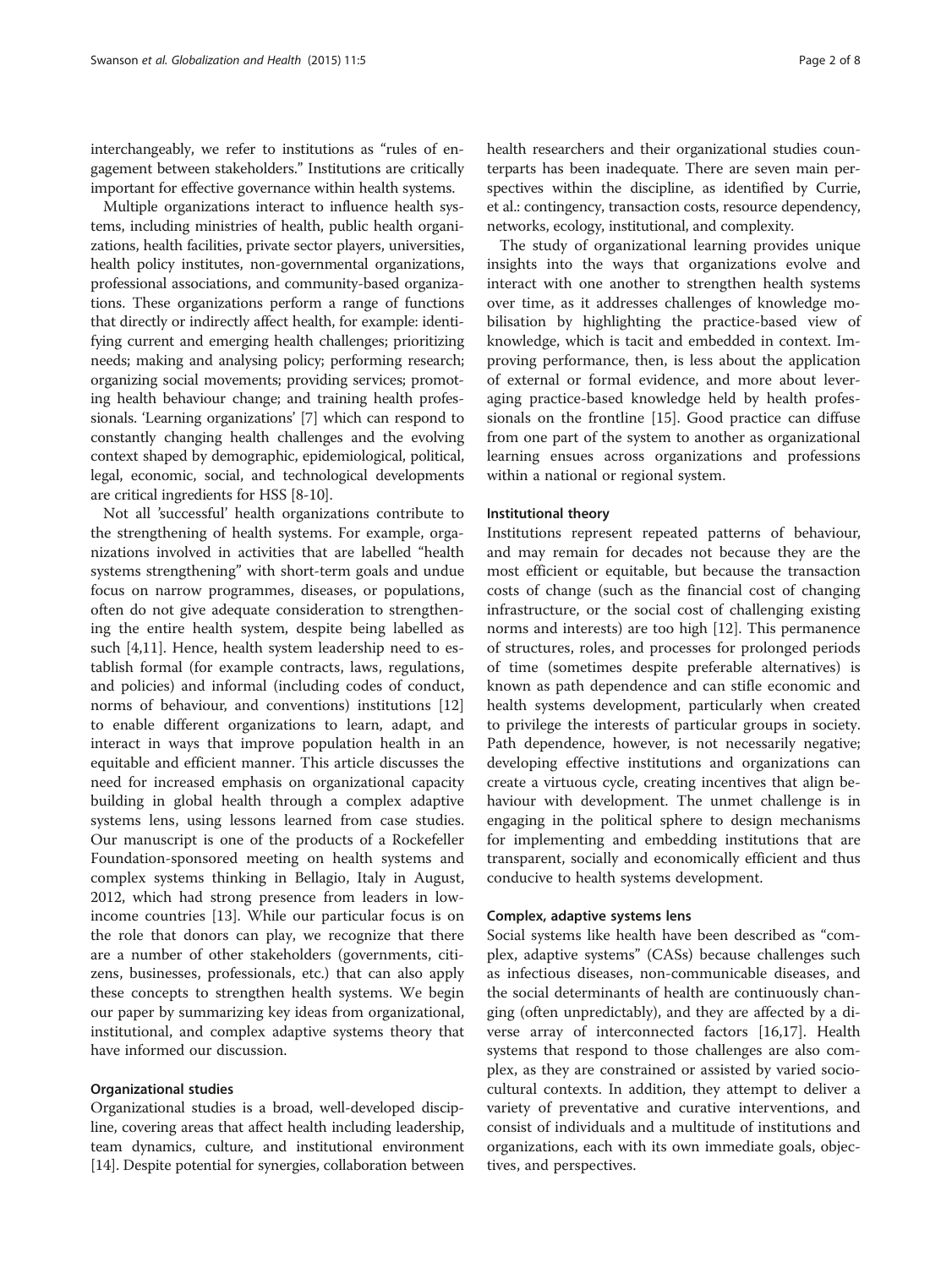CASs are path dependent, self-organizing, and composed of diverse, interconnected subsystems. They can be analysed using methods such as concept mapping; social network analysis; system dynamics modelling; program budgeting and marginal analysis; and the tools for knowledge management and translation [[18](#page-7-0)]. Organizations in CASs should have a large degree of autonomy equipped with "learning ability", a working environment which integrates knowledge management and encourages innovations. Top-down, command and control, blue-print strategies should be avoided when health challenges and interventions are complex to minimize unintended consequences.

### **Discussion**

# How do institutions influence local organizations and health systems in low-income countries?

While institutions can enable organizations to realize their potential to strengthen health systems, all too often they force organizations to adopt inefficient behaviours, which stifle learning and development. Inadequate capacity, ineffective enforcement of policies and regulations, lack of accountability, and weak monitoring systems may reinforce such inefficient behaviours. Additionally, inefficient behaviours may be created by sudden influx of new funding, which alters existing rules of engagement among local organizations. National norms and behaviours, in particular, influence organizations and their ability to strengthen health systems by creating an environment that fosters local engagement and learning. Examples of these norms and policies, and other institutions that enable and constrain the ability of organizations in low-income countries to strengthen health systems can be categorized as global, national, or organizational institutions.

On a global level, institutions in low-income countries are often focused on short-term, disease specific interventions that lack the sustainability required for strengthening health systems. Macro-level global policies, such as structural adjustment, intellectual property issues, and pharmaceutical pricing, impact organizational capacity. Organizations in low-income countries such as ministries of health, universities, and health policy institutes are chronically underfunded, and funding is too often unpredictable and exclusively for short-term projects. Piecemeal funding can lead to conflicting personal incentives, such as expert consultants that focus on shortterm objectives at the expense of building capacity. Barriers caused by the funding process are heightened by monitoring and evaluation of policies and practices. Target indicators are often too rigid, short-term, and simplistic to allow for longer-term capacity building. A lack of coordination and cooperation between global health donors has too often led to inefficient and redundant reporting systems, and fragmented activities. Human resource policies

become a constraining institution when external technical and other experts do not develop sustainable capacity and empower local people. Capacity building practice norms on a global level emphasize building individual technical capacity (often related to the clinical delivery of disease specific treatment and services), rather than institutional and organizational capacity.

At the national level, health policies, social norms, and private sector influence strongly affect the capacity of health systems. National health policies such as market policies in health, insurance policies, regulation, financing and payment schemes (user fees), allocation of funds (selective primary healthcare), etc. enable or impede health organizations' capacity to deliver health interventions effectively. Some social norms such as solidarity, participatory decision making, and treating health and wellness as a priority at the individual, family, and community level can lead to stronger health systems, as they enable individuals and organizations to engage in effective transactions and plan for the future with relative certainty. Eliminating social norms with negative effects such as corruption, theft, informal payments, and nepotism, can also strengthen health systems. Furthermore, the private sector influences national policy and also plays a significant role in the provision of health care and health supplies.

Organizational institutions are also crucial in strengthening health systems. Interorganizational norms and practices, such as a shared vision of the future that includes commonly held goals and objectives, can lead to communication channels and collaborative relationships between organizations. Institutions that strengthen mutual trust, teamwork, role clarity, and appropriate incentives are needed. Commonly held expectations encourage shared learning between organizations that can lead to dissemination of innovative ideas and processes, and scaling-up of effective interventions. Intraorganizational social norms, including gender discrimination and the ability to challenge hierarchy, can impact health organizations' ability to deliver health interventions effectively, learn, and adapt. Mechanisms to ensure regular, timely feedback are needed to ensure ongoing learning from experience, including mistakes and unintended consequences. Health organization managers too often lack adequate accountability. Finally, remuneration and budgetary allocation policies need to be structured to facilitate systems strengthening, or at the very least not to create perverse incentives to undermine such objectives.

What types of collaboration between global health actors and organizations work best to strengthen health systems? There is no one-size-fits-all way of maximizing synergies between various actors to strengthen health systems because local contexts vary significantly. Well documented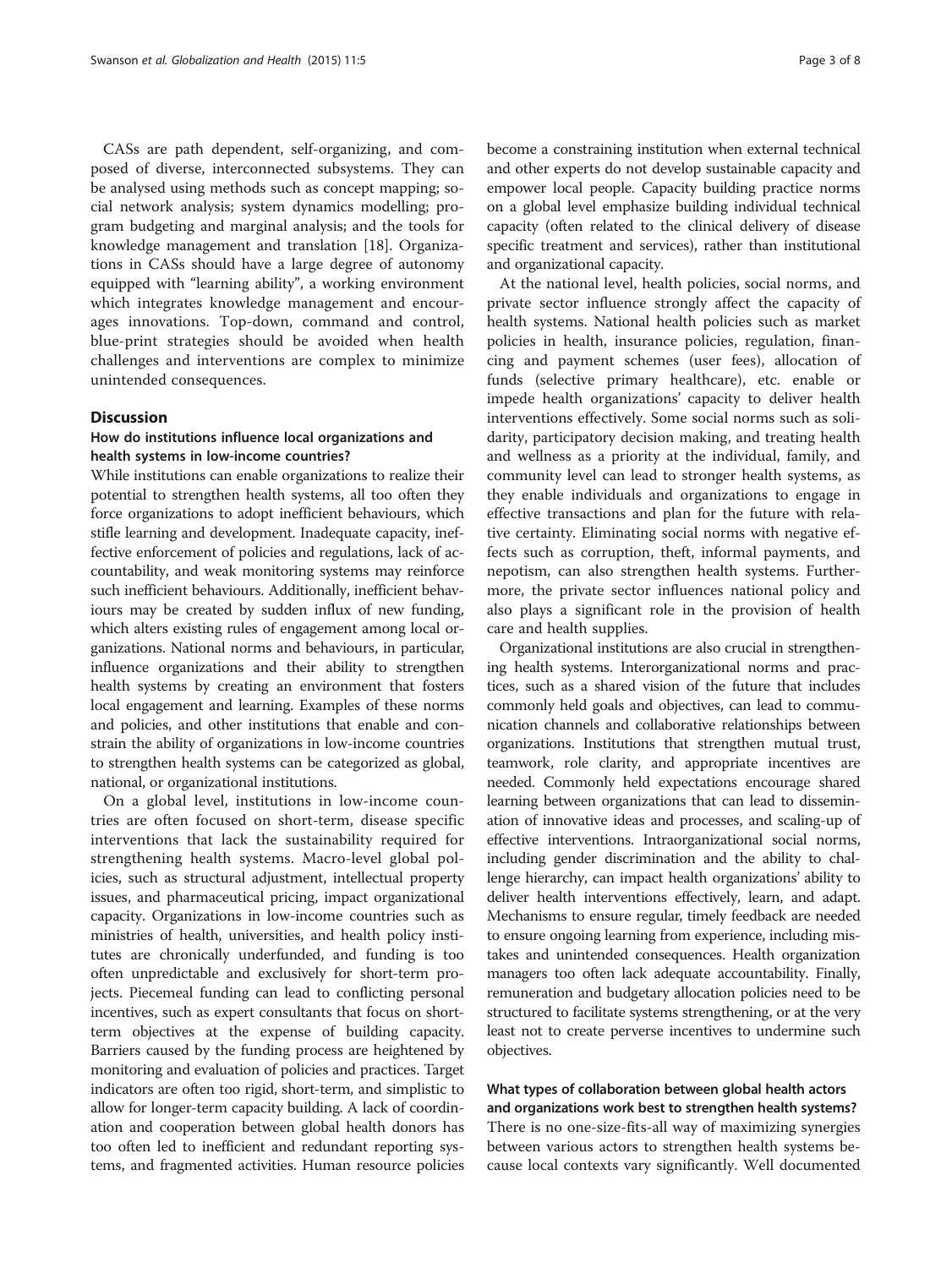shortcomings of the so-called "blue-print" model [[19](#page-7-0)] have not prevented donors from frequently applying it in global health practice — where the donors and 'external experts' identify a need (such as a specific disease) in a given population, decide on interventions, and outline implementation plans, all with limited input from local stakeholders. Such top-down models do not adequately consider the unpredictable ways challenges in complex systems such as health emerge, and the ways societies, organizations, and professionals respond and adapt to these challenges [\[16,17,19](#page-7-0)]. By contrast, "bottom-up" social movements more often help achieve sustainable political and social change [[20\]](#page-7-0).

A recent study of health systems that have achieved 'good health at low cost' identified several lessons in relation to factors that improved the success of HSS efforts [[21\]](#page-7-0). These lessons include the articulation of a vision and long-term strategy; consideration of the constraints imposed by path dependency; building consensus at a societal level; allowing flexibility and autonomy in decision making; resilience – learning from experiences, feeding back into the policy cycle; support from the broader governance and socioeconomic context in the country; being in harmony with culture and population preferences; achieving synergies among sectors and actors; and demonstrating openness to dialogue and collaboration between public and private sectors, with effective government oversight [[21](#page-7-0)].

It remains unclear, however, how these successful conditions arise, and the role played by local organizations and institutions in the development of those conditions. We contend that viewing social and organizational change through the lens of complex, adaptive systems provides unique insights into such change [[19\]](#page-7-0). Policies and procedures often exist not because they are the most efficient, but because of historical antecedents and high current transaction costs, a phenomenon described as path dependence. Change often happens not when detailed plans are dictated from the top down, but when on-the-ground agents self-organize to maximize the equity and efficiency of health actions locally. When systems and organizations are complex, the greatest need is often an environment where locals can self-organize to develop innovative and context appropriate approaches to health challenges through local organizations and networks.

Through our deliberations, we have identified three case studies (the Health Systems Trust in South Africa, the African Center for Global Health and Social Transformation in Uganda, and the Health Policy Analysis Unit and Health Policy Analysis Center in Kyrgyzstan) that highlight important interactions between local organizations and institutions, and offer concrete examples of the complex, iterative process of HSS described above.

The Health Systems Trust (HST) in South Africa was established during the final years of the apartheid regime to support the positive transformation of the health system [[22](#page-7-0)]. It emerged out of negotiations with the African National Congress and donors who recognized the need for a new organization that could assist the post-apartheid government with health systems research and health systems policy development. As a non-government organization with an independent Board of Trustees, it was designed to work with and through the different health systems structures. These included the national and provincial ministries of health, the parliamentary health portfolio committee, and academic health departments. HST provides an example of an organization that receives feedback from a variety of sectors and organization, helping to maximize coordination.

HST's functions include: funding strategic policy research studies; acting as a broker and bridge between research production and policy formulation; systematically working with public health management structures to overcome the bottlenecks and barriers in the way of policy implementation; acting as a conduit for the flow of information between the top and the ground-level of the health system; producing an annual report on health improvement and health systems performance; working to improve the coverage of health issues in the media (print, radio, and TV); and playing a critical 'facilitatory' role. It has been highly flexible and able to respond to emerging challenges, as well as being able to think strategically with a five-year time frame in mind. HST has retained a degree of independence that has been critical for it to play the multiple roles described above by diversifying its funding sources, with funds coming from the government and other donors.

The African Center for Global Health and Social Transformation (ACHEST) is an initiative of a network of African and international leaders in health and development to promote evidence-based, technically sound policies and strategies that are owned and driven by African populations themselves [[23\]](#page-7-0). The organization functions as an independent think tank and network that forges alliances and partnerships with individuals and organizations within Africa and around the world. As such, ACHEST is an interesting study of an organization whose focus is on systems-level interactions between organizations that impact health. It conducts policy and strategy-oriented research focused on Africa's engagement with global partners in health, economic, and social development. ACHEST also promotes and advocates for the development of capacity of African professionals and institutions to pursue excellence and engage as leaders and active change agents in their communities, countries, and the global arena. The organization is currently working on mapping key health systems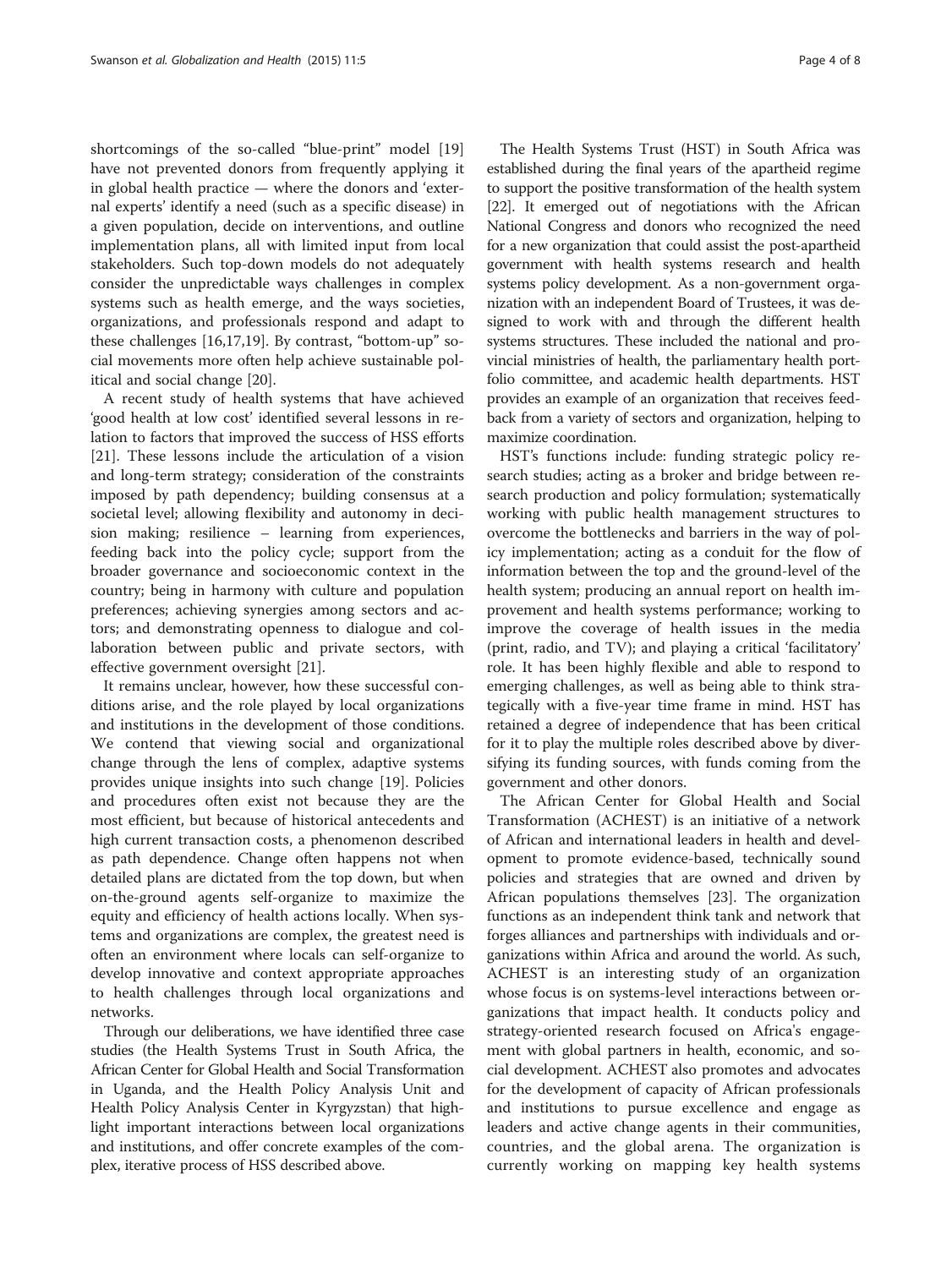organizations in Africa and their role in strengthening health systems.

A collaboration between the Kyrgyzstan Ministry of Health, the World Health Organization, and the UK Department for International Development (DFID) serves as an interesting case study of collaboration between organizations, as well as the need to adapt institutional arrangements based on varied contexts [[24](#page-7-0)]. A team of professionals organized as a Health Policy Analysis Unit was initially formed to create demand for political health analysis and evidence-based policy making. Their activities included providing recommendations in published reports. While initially formed as an autonomous public body under the Ministry of Health, stakeholders soon realized that there were managerial obstacles associated with its association with the ministry, and the need for increased independence. As such, after four years, a new (but closely related) organization, the Health Policy Analysis Center, was created as a public foundation that was not directly affiliated with the government, but maintained its close association by having several Ministry of Health members on its Steering Committee. An independent report demonstrated several key factors that contributed to this successful collaboration between an external funder, local health organizations, and institutional arrangements: an unusually long timeline (11 years); a close working relationship between partners; and a flexible approach to management by donors.

The three case studies described above highlight many organizational, institutional, and complexity concepts described previously, such as consideration of how organizations interact; ensuring adequate coordination; and adaptability to evolving environments. More specifically, these cases highlight a key message from complex adaptive systems: innovative and context-appropriate health solutions are more likely to emerge from self-organization of locals when organizations are given the freedom to adapt to local needs. Below we discuss two concrete lessons that deserve special attention as donors consider how to approach increasing organizational capacity with a complexity lens: the need for donors and recipient organizations to work as equal partners, and the need for leadership in low-income countries.

# Need for donors and recipient organizations to work as equal partners in improving institutions that strengthen health systems

Although the importance of supporting local organizations in HSS activities is recognized, this recognition has yet to adequately translate into policies to influence investments or actions [[25,26\]](#page-7-0). The Paris Declaration and other similar documents have established principles of country ownership, alignment, harmonization, results focus, and mutual accountability in order to improve aid

effectiveness and donor-recipient country engagement [[27\]](#page-7-0). However, in practice the principles are not always adhered to – in particular, weak capacity of countries is used as an excuse to limit country ownership [[28\]](#page-7-0). Instead, too often donors stress a blue-print model that strengthens technical capacity in one part of the system, rather than enhancing system-wide governance or "soft" organizational capacities – such as communication, trust building, diplomacy, networking, making sense of complex social situations, political advocacy, and leadership – that are critical for improving institutions and systems [[29](#page-7-0)]. The so called soft capacities are highly dependent on social relationships and shaped by evolving context, and require time (sometimes decades) to develop, but are important for addressing the donor-recipient country power asymmetries and developing equal partnerships among stakeholders involved in strengthening country health systems—donors, external experts, managers, and local communities.

# Setting the HSS agenda: leadership in low-income countries

An increasingly dynamic and interdependent post-MDG world requires new ways of working to improve global health, underpinned by complex systems thinking and building local capacity [[16,17,30-32\]](#page-7-0). In low-income countries, the transformation of institutions to support local organizations that strive to strengthen health systems will require visionary and courageous health leaders who can stress the need for strong organizations and institutions, network with others to enhance shared learning, and collaborate with external donors and experts as needed to create and support learning organizations. There is always tension between the top-down, more individualistic variant of leadership for transformational change, and the need for its spread leadership across organizations and professions to sustain such change. The challenge is to pluralize leadership, from the initiator of transformation to others, but to do so in a way that ensures the spread of leadership is channelled, rather than contested, for a coherent, lasting effect [\[33\]](#page-7-0).

A consensus statement from our recent Rockefeller Foundation-sponsored Bellagio meeting on health systems and complex systems thinking highlighted the need for local leadership to strengthen health systems by increasing local organizational capacity (see the 'Bellagio consensus statement' subsection) [\[13](#page-7-0)]. There are examples of such approaches being successfully implemented to varying degrees around the globe. For example, strong ministerial leadership in countries such as Rwanda and Ethiopia, with support from external donors, has resulted in national ownership of development plans and increased donor coordination [[34](#page-7-0)]. Health reforms in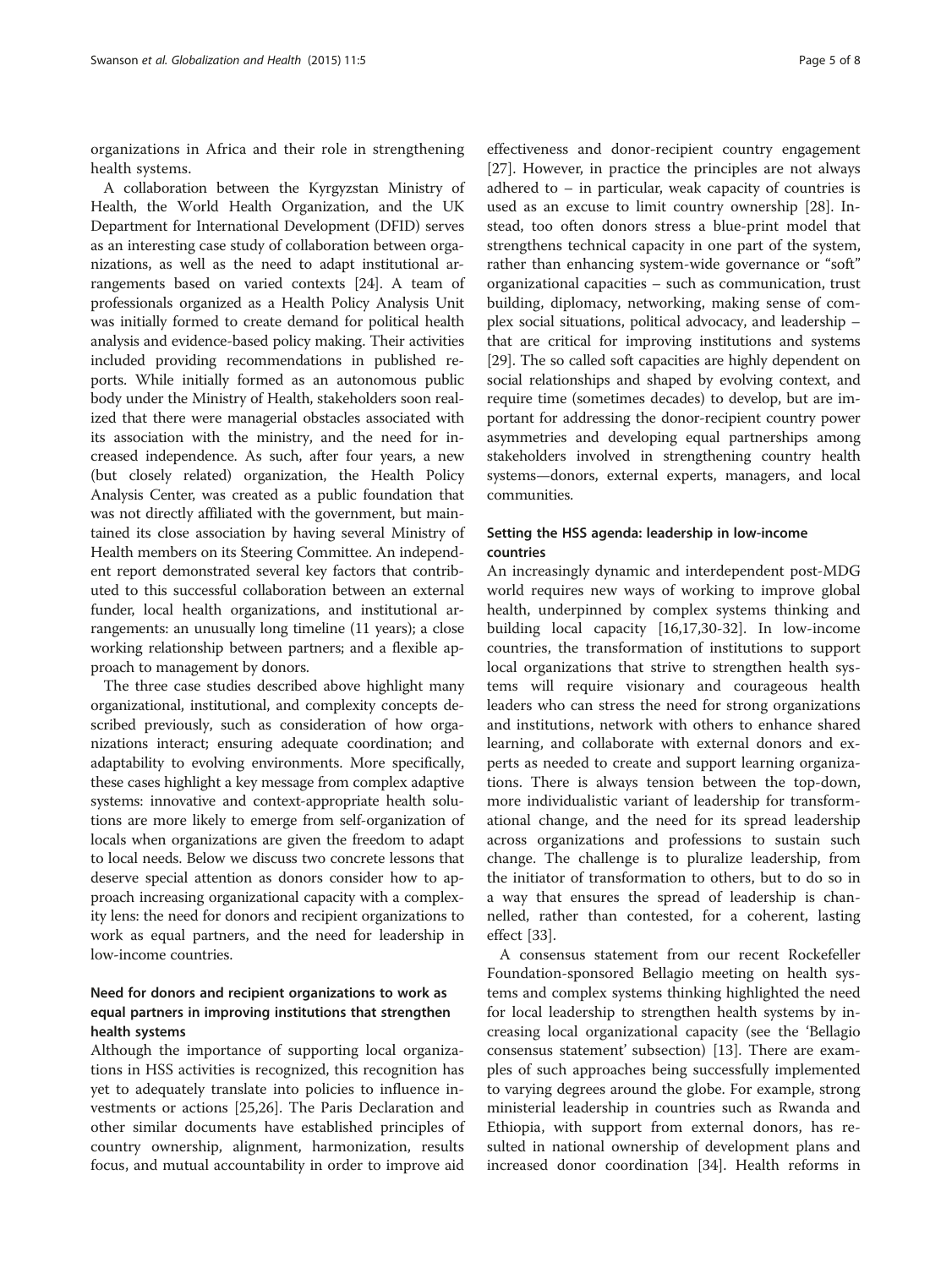Kyrgyzstan provide another good example of such collaboration [\[24\]](#page-7-0). In addition, a number of initiatives have emerged recently that support local health leaders, including Strong Ministries for Strong Health Systems [[35](#page-7-0)], Emerging Voices for Global Health [[36](#page-7-0)], and the Consortium for Health Policy and Systems Analysis in Africa (CHEPSAA) [\[37\]](#page-7-0). At our Bellagio meeting and through related discussions, we also identified a number of questions for research and exploration in order to better understand factors that that lead to successful organizational capacity for HSS (See the 'Important questions for future research and exploration' subsection).

# Bellagio consensus statement: use of a complex adaptive systems lens for health system strengthening [\[13\]](#page-7-0)

A group of 22 health professionals and stewards, representing 15 countries, gathered in Bellagio, Italy from August 27–31, 2012, concerned about the attainment of the highest possible level of health as a most important world-wide social goal whose realization requires universal health coverage, as well as the action of many other social and economic sectors in addition to the traditional health sector. Central to achieving this goal are robust and dynamic health systems. After our discussions and deliberations, we agreed upon the following seven points, which we believe warrant serious consideration at all levels of global health practice, research, policy, and education:

- 1. Health systems are complex adaptive social systems (CAS) that are comprised of a wide variety of people, organizations and networks, each with its set of values and interests that must be aligned to achieve health and other health systems goals.
- 2. Health systems strengthening (HSS) has emerged in recent years as central to promoting and protecting health and relieving suffering. HSS is a complex, iterative, and learning process wherein the interactions between actors, structures, services, and subsystems are optimized over time while striving for health systems goals. As such, this process:
	- Is highly contextual and influenced fundamentally by institutional relationships at local, national, and global levels, and will differ greatly from country to country and within countries at different times.
	- Involves people and organizations outside of what is generally thought of as a health system, including health-related sectors; the private sector; agriculture; education; and others.
- 3. The process of health systems strengthening depends fundamentally on the ability of in country organizations to learn over time; adapt to emerging challenges; and optimize interactions with citizens,

communities and other organizations to reach health systems goals. These organizations should become "learning organizations," organizations that are continuously expanding their capacity to create their own future [[7\]](#page-6-0). While technical capacity is very important, other capacities are also key, e.g.:

- Prioritizing Needs
- Taking Risks<br>• Mobilizing
- Mobilizing
- Advocating
- Identifying and Supporting Participatory Leadership
- Maximizing Synergies Between Sectors and Disciplines
- 4. The relationship between external global players such as donors and in-country organizations has been dominated by a focus on short-term, resultsdriven actions. Such a focus too often undermines local organizational capacity and leads to fragmented efforts.
- 5. We as a global health community can do much better to strengthen organizational capacity that leads to strengthened health systems around the world.
- 6. The CAS approach deserves serious consideration and testing in terms of its application to organizational capacity building for HSS because of its analytical and transformational potential. Key CAS themes in social systems have been neglected in much of health systems activities, such as:
	- Collaboration Across Sectors and Disciplines Around a Shared Vision
	- Feedback Loops between Interconnected Components
	- Social and Organizational Networks
	- Transformational, Systems Level Leadership at all Levels
	- Ongoing, Iterative Learning
	- Creation of a Local Environment that Encourages Emergent Self-Organization and Innovation
- 7. We hope that all global health stakeholders from practice, academia, policy, and education will consider the points above, and make appropriate changes within their sphere of influence to increase local organizational capacity and strengthen health systems around the world.

# Important questions for future research and exploration

- 1. What role do disease-specific initiatives play in an approach to HSS that focuses on enhancing organizations and improving institutions?
- 2. More rigorous case studies are needed to highlight successful and unsuccessful approaches to enhancing organizational capacity and improving institutions,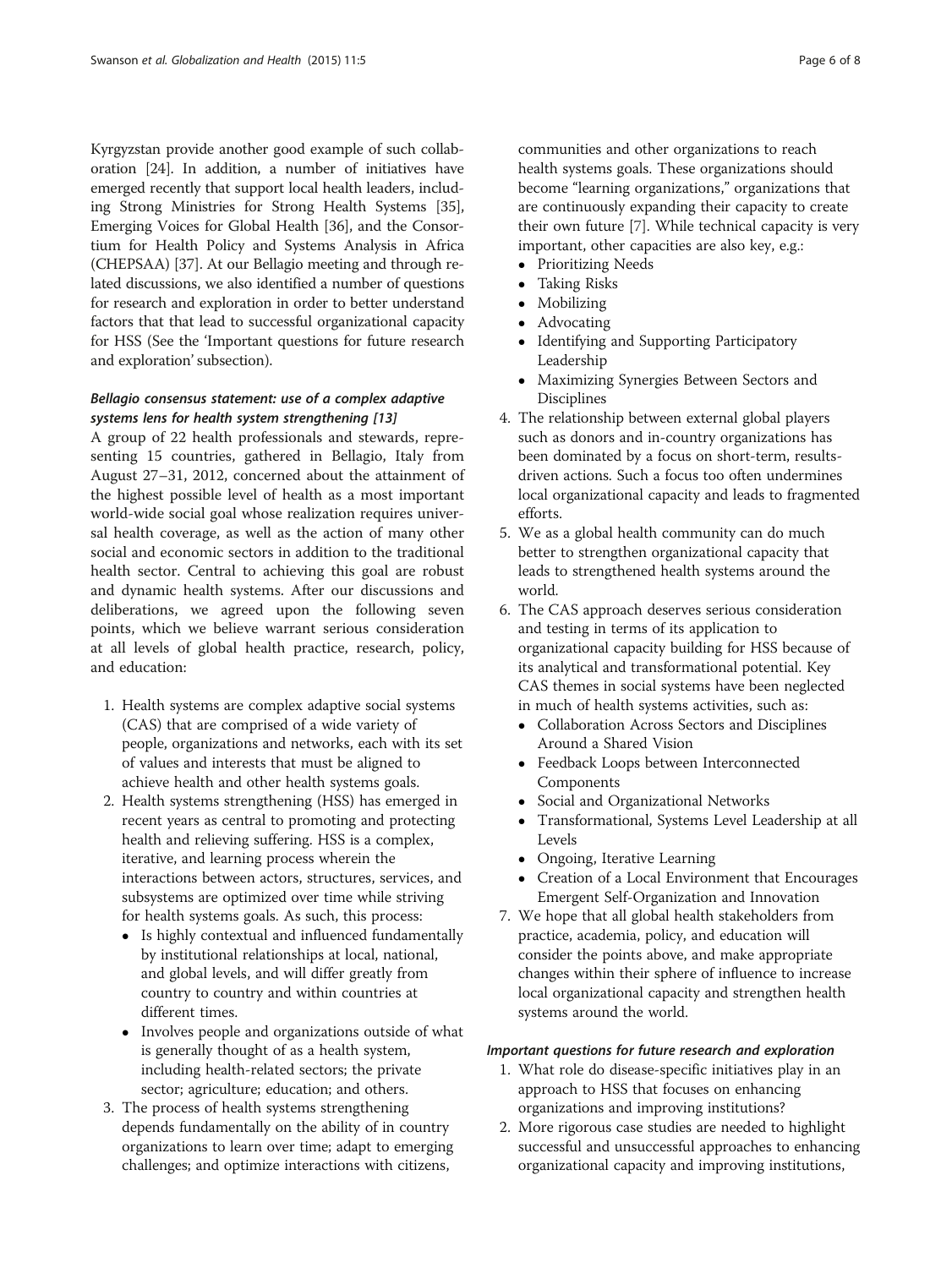<span id="page-6-0"></span>and refine recommendations. Which methods and measures will accelerate shared learning across jurisdictions?

- 3. How can we best integrate systems sciences, organizational studies, and institutional analysis approaches and methods into health education, policy, practice, and evaluation?
- 4. How can we encourage and support future health leaders that will establish and maintain organizational learning in low-income countries?
- 5. Why have some countries (such as Thailand and Brazil) developed organizations that have been relatively more effective in shaping policies towards HSS as compared to others (such as India and South Africa)?
- 6. How have specific donors been engaged in organizational and institutional strengthening?
- 7. How might donors and recipient organizations more fully engage as equal partners while exercising mutual respect in prioritizing needs, developing plans, implementing interventions, and modifying approaches based on changing environments?
- 8. How can institutional frameworks [[38](#page-7-0)], toolkits [[39](#page-7-0)], and approaches be better applied to improve interactions between global actors and local organizations to strengthen health systems?
- 9. How do we measure and attribute the contributions made by organizations, institutions, and donors to the effectiveness of health systems?
- 10.How can we create institutions that ensure effective dialogue and collaboration between public and private sectors, with effective government oversight?

# Summary

New ways of thinking and working, underpinned by complex adaptive systems and building local organizational capacity, offer the potential for developing sustainable and people-centred health systems as we seek to define the post-MDG agenda. However, there is a need to graduate from a primary focus on reductionist approaches that emphasize a single disease, and instead direct efforts to systems approaches that improve institutions and help enhance organizational capacity in countries, as well as develop local leadership and innovative solutions. Only then can we expect to develop strong health systems that can efficiently and equitably address the disease burden faced by low-income countries.

#### Abbreviations

HSS: Health systems strengthening; MDG: Millennium development goals; CAS: Complex adaptive system; HST: Health systems trust; ACHEST: African Center for Global Health and Social Transformation; DFID: UK Department for International Development.

#### Competing interests

The authors declare that they have no competing interests.

#### Authors' contributions

RCS conceived the idea for the paper, and wrote the first and all subsequent drafts. RA BA BA CF CS CT CG JS MD OF SD ST DWV provided comments and suggestions. All authors read and approved the final manuscript.

#### Acknowledgments

The Rockefeller Foundation financially supported a conference at its Bellagio Center where the ideas in this paper were discussed. Formatting assistance supported by the Doris Duke Charitable Foundation's African Health Initiative grant 2012158. No funding bodies had any role in study design, data collection and analysis, decision to publish, or preparation of the manuscript. We would like to acknowledge the contributions of Bellagio meeting attendees (see here for a full list: [http://ghsia.files.wordpress.com/2013/06/](http://ghsia.files.wordpress.com/2013/06/bellagio-meeting-final-report.pdf) [bellagio-meeting-final-report.pdf](http://ghsia.files.wordpress.com/2013/06/bellagio-meeting-final-report.pdf)). Inke Mathauer contributed to early drafts, and we are grateful for her insights. We also thank Renae Bowen, Jenessa Halliday, Emily Bennett, and Talicee Lindsay for their able assistance with editing and formatting.

Many others contributed anonymously through discussions at conferences, emails, and other media.

#### Author details

<sup>1</sup>Department of Health Sciences, Brigham Young University, Provo, UT 84602, USA. <sup>2</sup> Department of Global Health and Population, Harvard School of Public Health, Harvard University, 665 Huntington Avenue, Boston, MA 02115, USA. <sup>3</sup>Vancouver Coastal Health Research Institute, 6975 Marine Drive West, Vancouver, BC V7W 2 T4, Canada. <sup>4</sup> Health Systems Action Network, K-57 A Sheikh Sarai Phase -II, New Delhi 110017, India. <sup>5</sup>Nucleus of Research in Public Health, Faculdade de Medicina da UFMG, Avenida Alfredo Balena, 190, Belo Horizonte, MG, Brasil. <sup>6</sup>National Health Foundation, Building 1, 1st Floor Office of the Permanent Secretary, Ministry of Public Health, Tivanond Road, Nonthaburi 11000, Thailand. <sup>7</sup>World Medical Association, 13 Chemin du Levant, Bâtiment A, le John Keynes, 01210 Ferney-Voltaire, France. <sup>8</sup>Warwick Business School, The University of Warwick, Coventry CV4 7AL, UK. <sup>9</sup>George Institute for Global Health, Level 10, King George V Building, 83-117 Missenden Rd, PO Box M201, Camperdown, NSW 2050, Australia. <sup>10</sup>Queen Mary University, London, Blizard Institute, Barts and The London School of Medicine and Dentistry, 4 Newark Street, London E1 2AT, England. <sup>11</sup> African Centre for Global Health and Social Transformation, Plot 13 B Acacia Avenue, P.O.Box 9974, Kololo, Kampala, Uganda. <sup>12</sup>School of Public Health, University of Western Cape, South Africa, Private Bag X17, Bellville 7535, Republic of South Africa. 13National Health Systems Resouce Centre, NIHFW Campus, Baba Gangnath Marg, Munirka, New Delhi 110067, India. <sup>14</sup>Institute of Tropical Medicine, Antwerp, Belgium and University of Western Cape, Sint-Rochusstraat 2, 2000 Antwerpen, Belgium, South Africa.

# Received: 2 June 2014 Accepted: 14 January 2015 Published online: 12 February 2015

#### References

- 1. Sundewall J, Swanson RC, Betigeri A, Sanders D, Collins T, Shakarishvili G, et al. Health-systems strengthening: current and future activities. Lancet. 2011;377:1222–3.
- 2. World Health Organization. Maximizing positive synergies between health systems and global health initiatives. Geneva: WHO; 2009. [http://www.who.int/](http://www.who.int/healthsystems/GHIsynergies/en/) [healthsystems/GHIsynergies/en/.](http://www.who.int/healthsystems/GHIsynergies/en/)
- 3. Yu D, Souteyrand Y, Banda MA, Kaufman J, Perriëns JH. Investment in HIV/AIDS programs: does it help strengthen health systems in developing countries? Glob Health. 2008;4:8.
- 4. Marchal B, Cavalli A, Kegels G. Global health actors claim to support health system strengthening—is this reality or rhetoric? PLoS Med. 2009;6:4.
- Biesma RG, Brugha R, Harmer A, Walsh A, Spicer N, Walt G. The effects of global health initiatives on country health systems: a review of the evidence from HIV/AIDS control. Health Policy Plan. 2009;24:4.
- 6. Anonymous; World Health Organization Maximizing Positive Synergies Collaborative Group. An assessment of interactions between global health initiatives and country health systems. 2009. p. 2137–69.
- 7. Senge P. The Fifth Discipline: the art and practice of the learning organization. New York: Doubleday/Currency; 1990.
- 8. Chunharas S. An interactive integrative approach to translating knowledge and building a 'learning organization' in health services management. Bull World Health Organ. 2006;84:652–7.